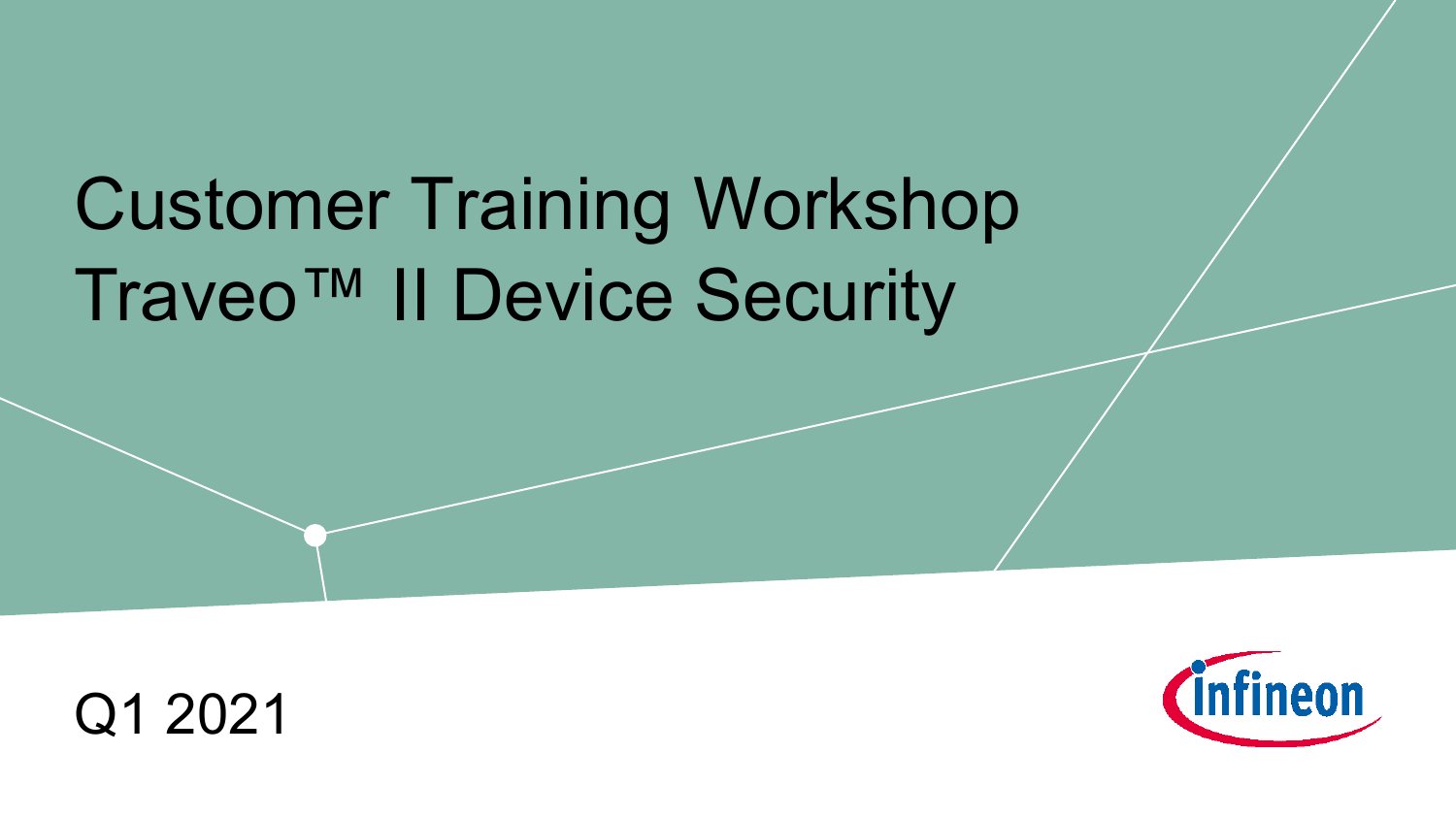

#### Target Products

#### $\rightarrow$  Target product list for this training material

| <b>Family Category</b>                      | <b>Series</b> | <b>Code Flash Memory Size</b> |
|---------------------------------------------|---------------|-------------------------------|
| Traveo™ II Automotive Body Controller Entry | CYT2B6        | Up to 576KB                   |
| Traveo II Automotive Body Controller Entry  | CYT2B7        | Up to 1088KB                  |
| Traveo II Automotive Body Controller Entry  | CYT2B9        | Up to 2112KB                  |
| Traveo II Automotive Body Controller Entry  | CYT2BL        | Up to 4160KB                  |
| Traveo II Automotive Body Controller High   | CYT3BB/4BB    | Up to 4160KB                  |
| Traveo II Automotive Body Controller High   | CYT4BF        | Up to 8384KB                  |
| <b>Traveo II Automotive Cluster</b>         | CYT3DL        | Up to 4160KB                  |
| <b>Traveo II Automotive Cluster</b>         | CYT4DN        | Up to 6336KB                  |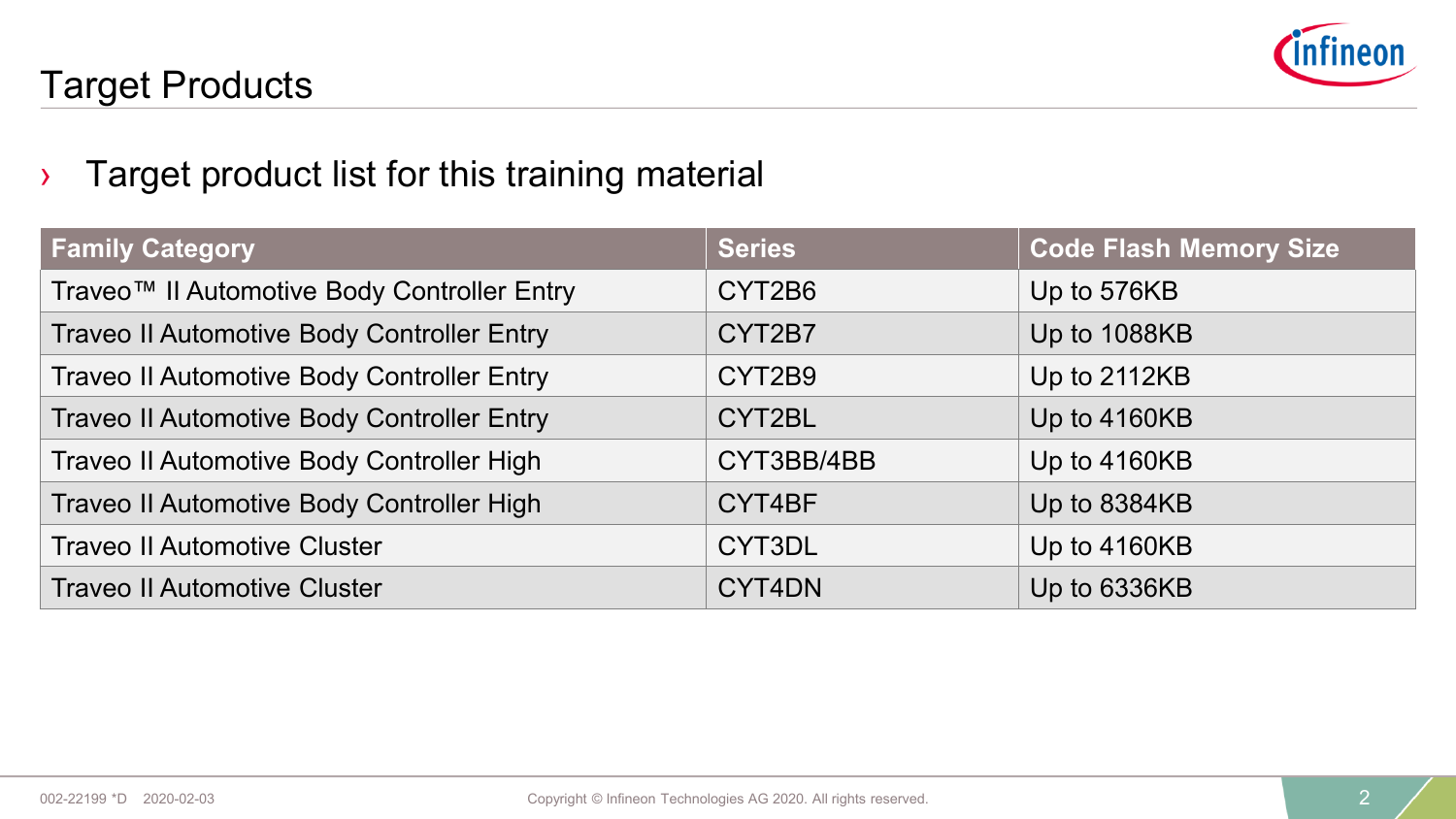

## Introduction to Traveo II Body Controller Entry

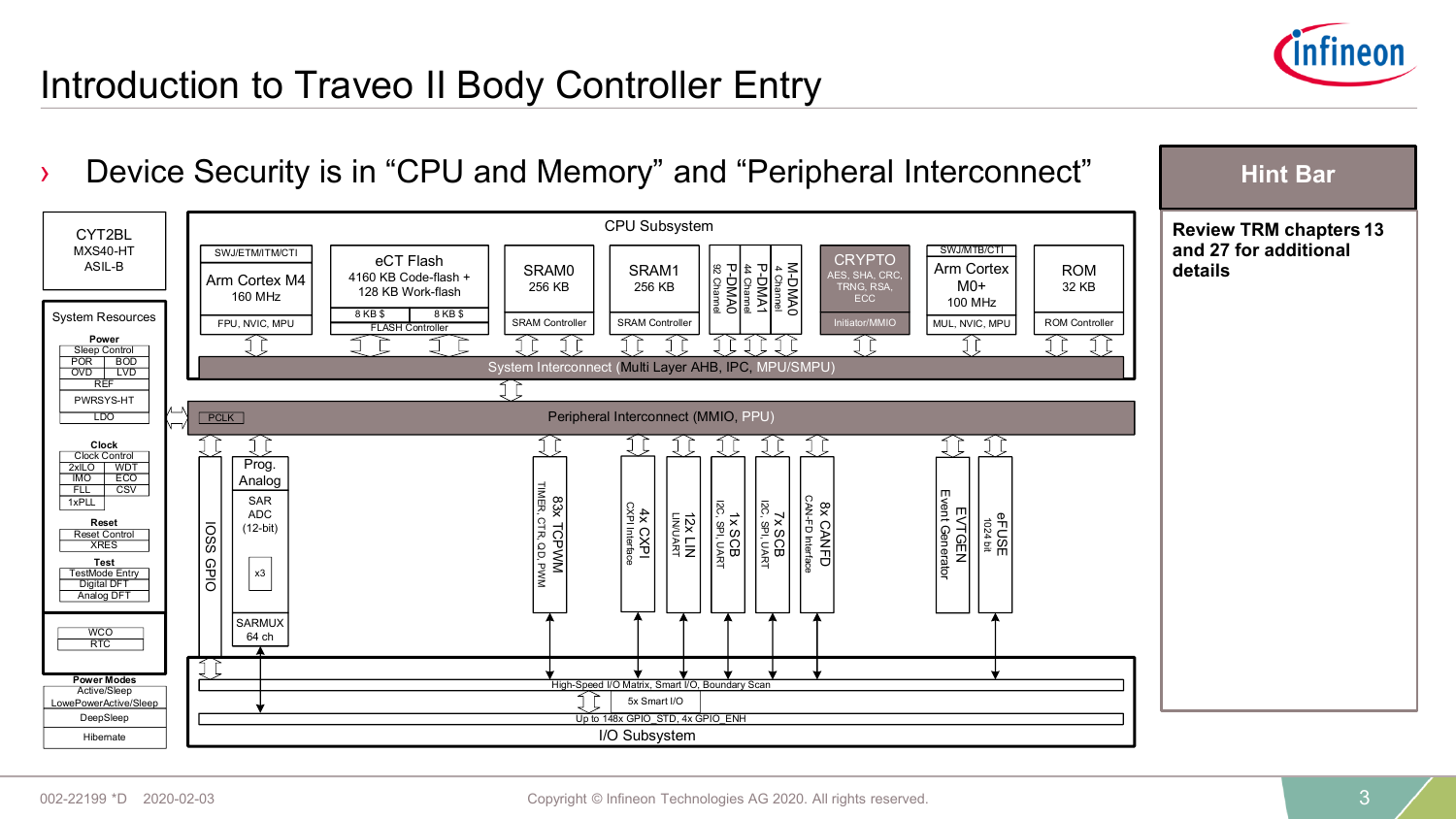

## Introduction to Traveo II Body Controller High

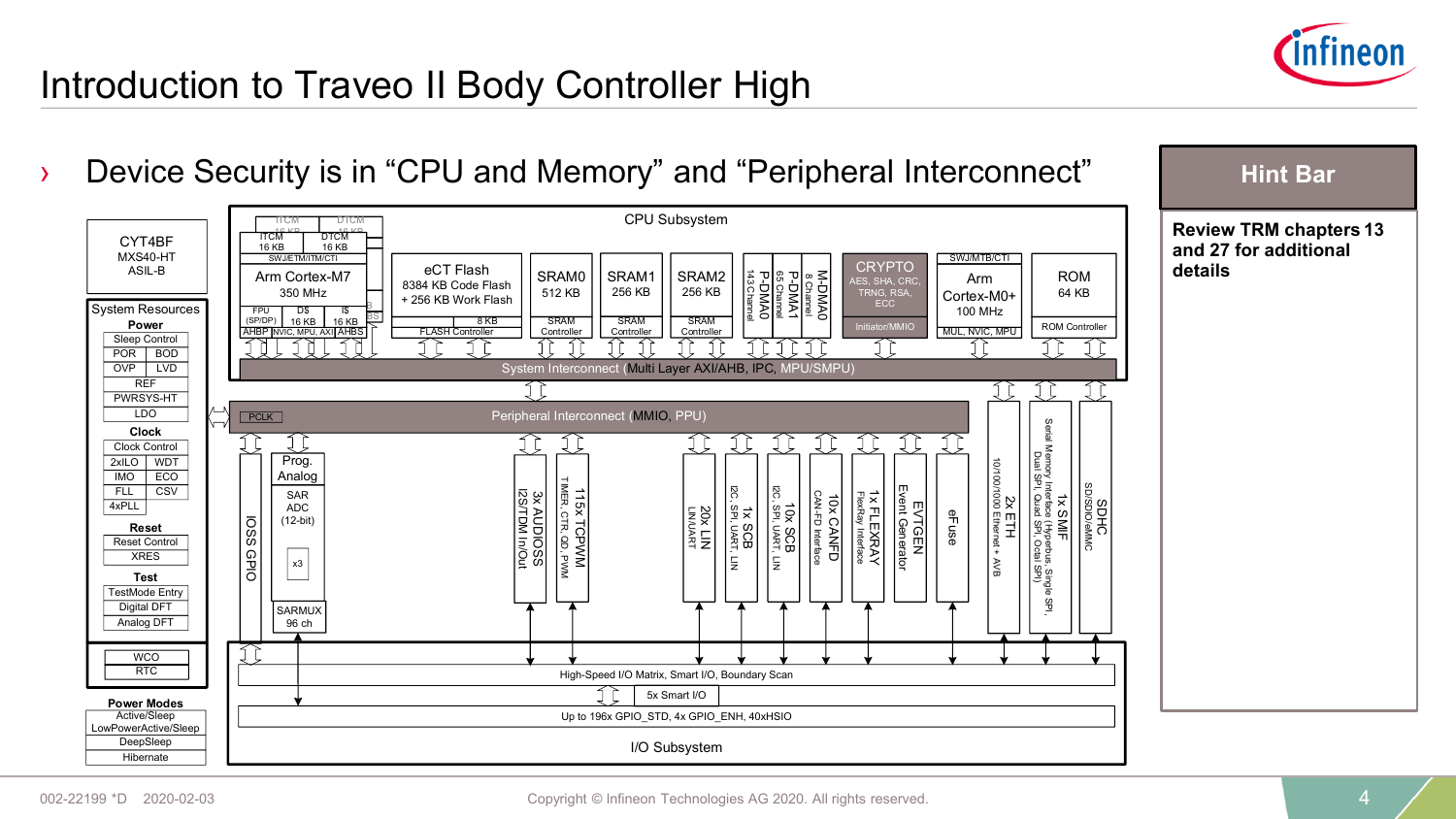

## Introduction to Traveo II Cluster

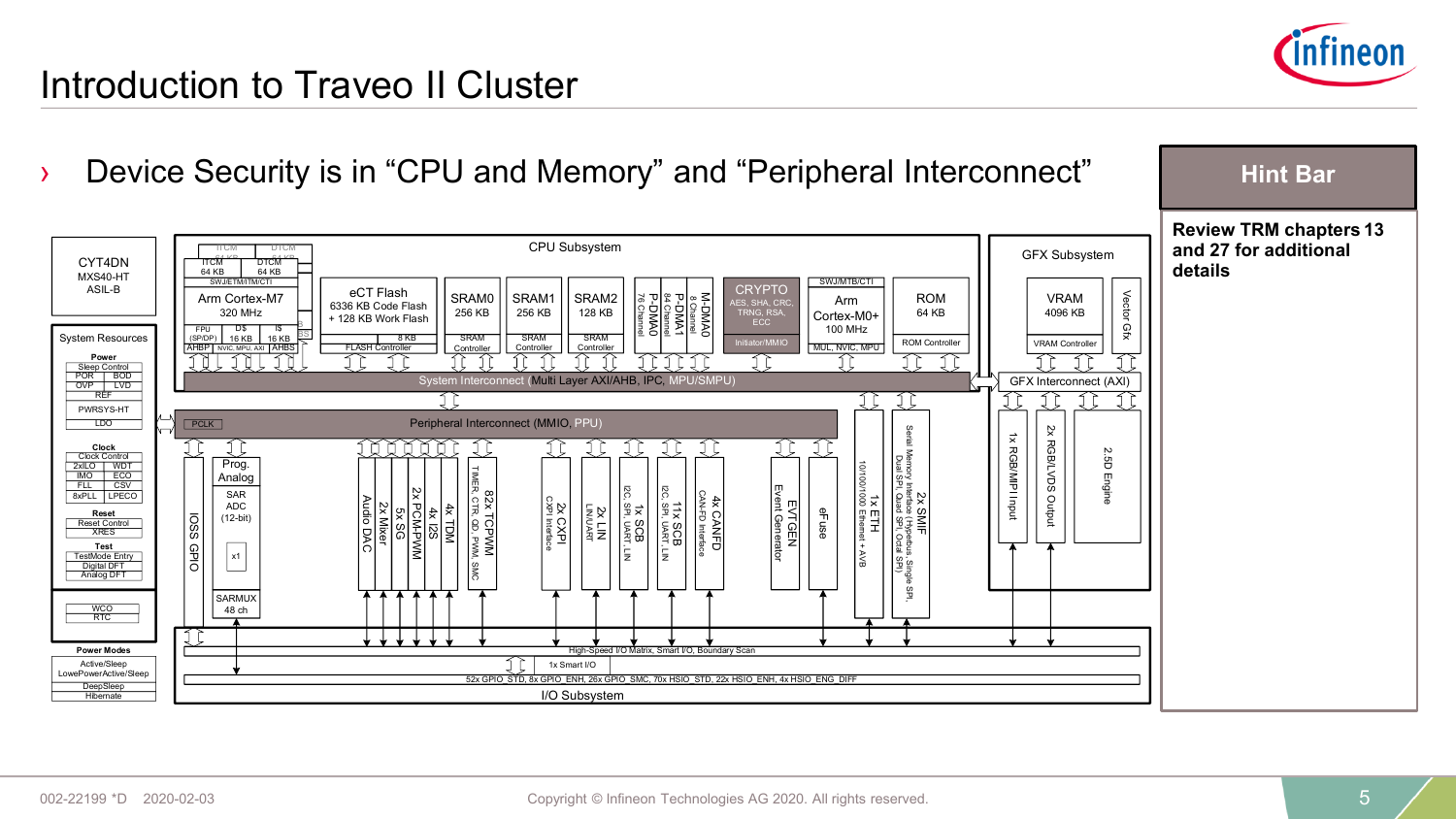

#### Device Security Overview

- Traveo™ II provides advanced security to protect user designs from unauthorized access and copying
- **Features** 
	- Lifecycle stage
	- Memory and Peripheral Protection<sup>1</sup>
		- Memory Protection Units (MPU)
		- Shared Memory Protection Unit (SMPU)
		- Peripheral Protection Units (PPU)
	- Flash Write and eFuse Read/Write Protection
		- Software Protection Units (SWPU)
	- Cryptography (Crypto) block

| <b>Review the Device</b>         |
|----------------------------------|
| <b>Security and Cryptography</b> |
| <b>Block TRM chapters for</b>    |
| additional details               |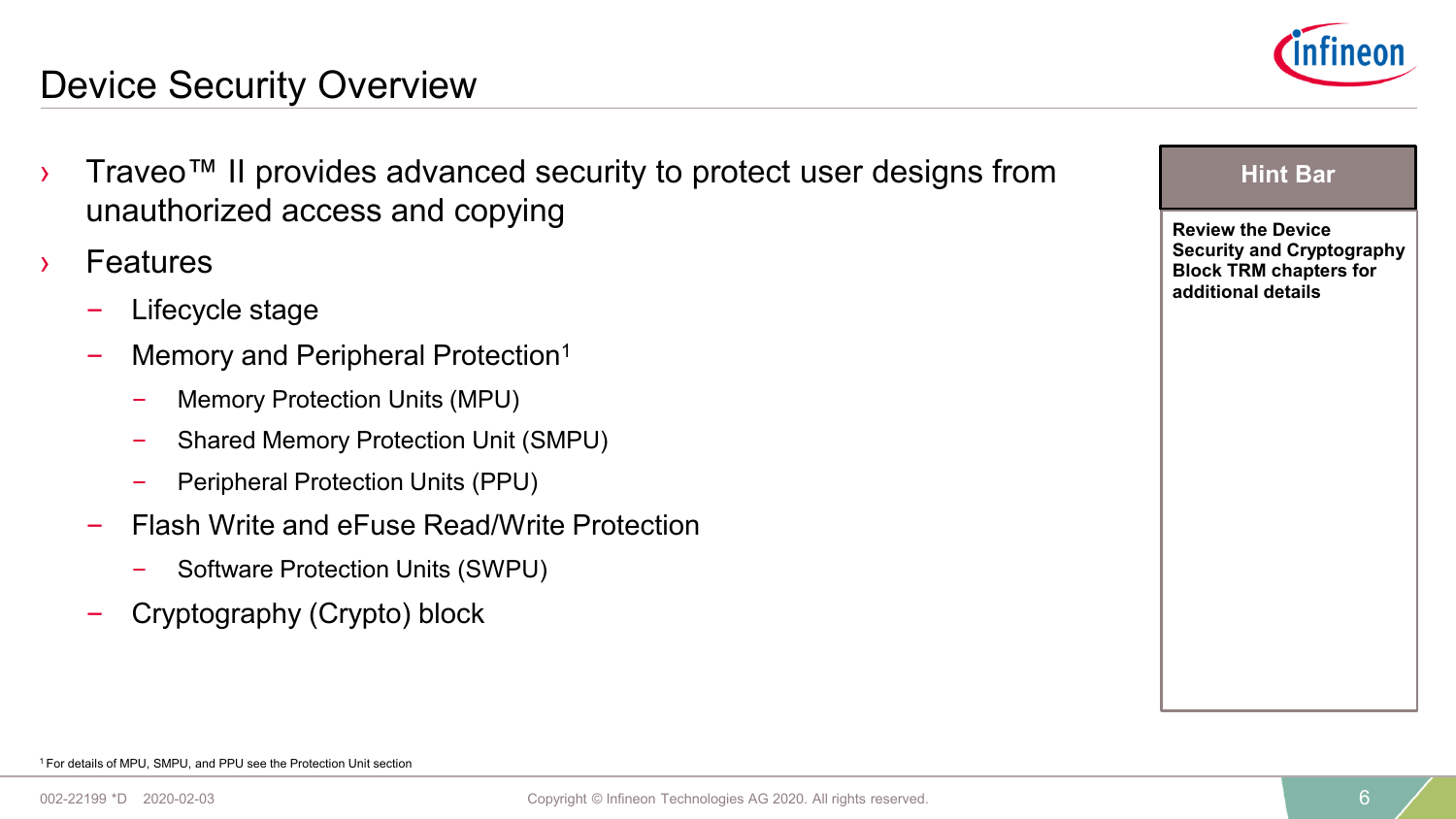#### Lifecycle Stages

- $\rightarrow$  Traveo II has the following nonvolatile and irreversible lifecycle stages:
	- NORMAL\_PROVISIONED
	- **SECURE**
	- SECURE\_WITH\_DEBUG
	- RMA
	- CORRUPTED
- ROM/Flash boot determines protection states based on the lifecycle stage
- › DAP, PC1, and PCx are protected according to the protection state



**Hint Bar** 

**Review the Device Security TRM chapter for additional details**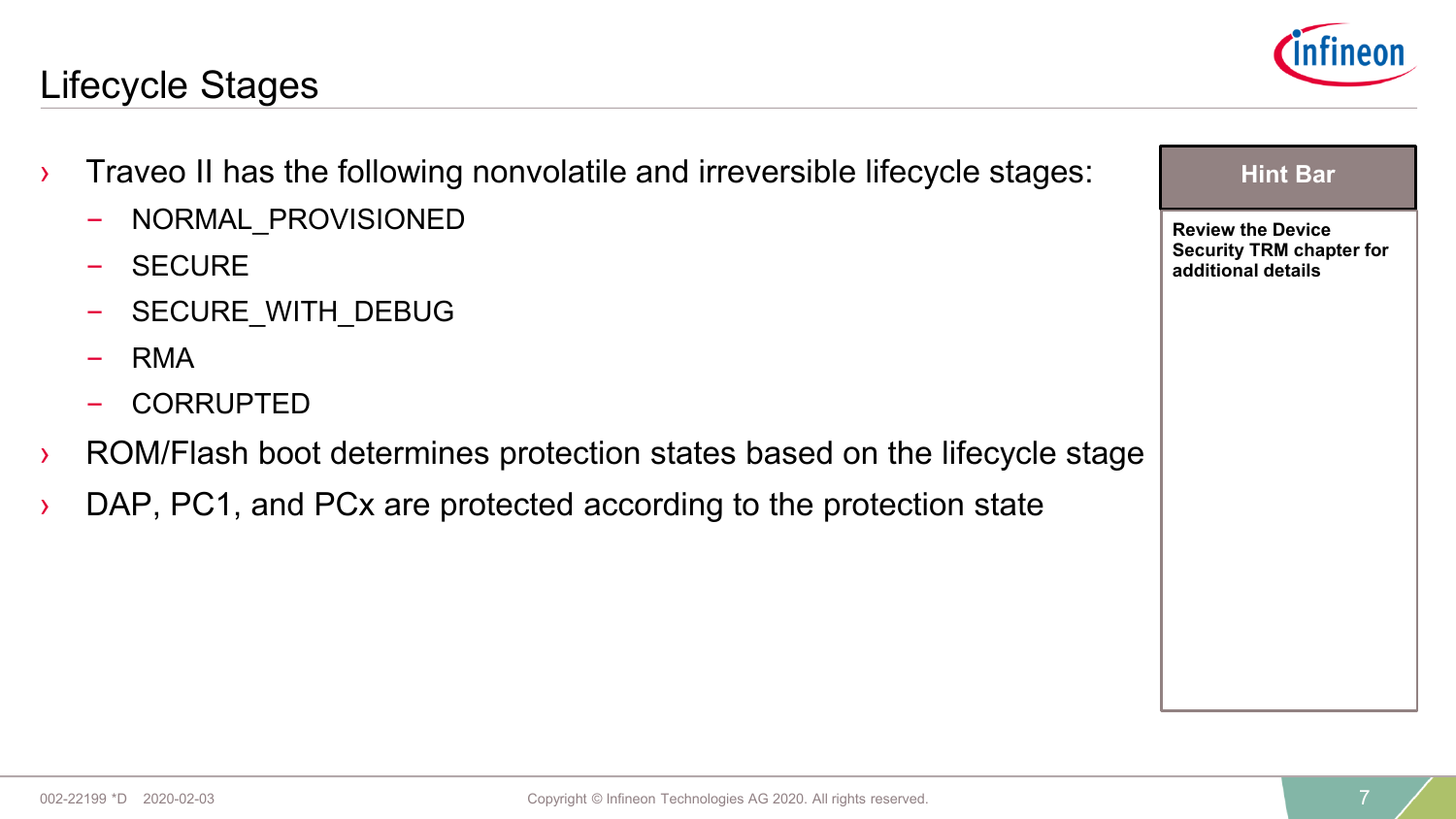

#### Lifecycle Stage Transitions

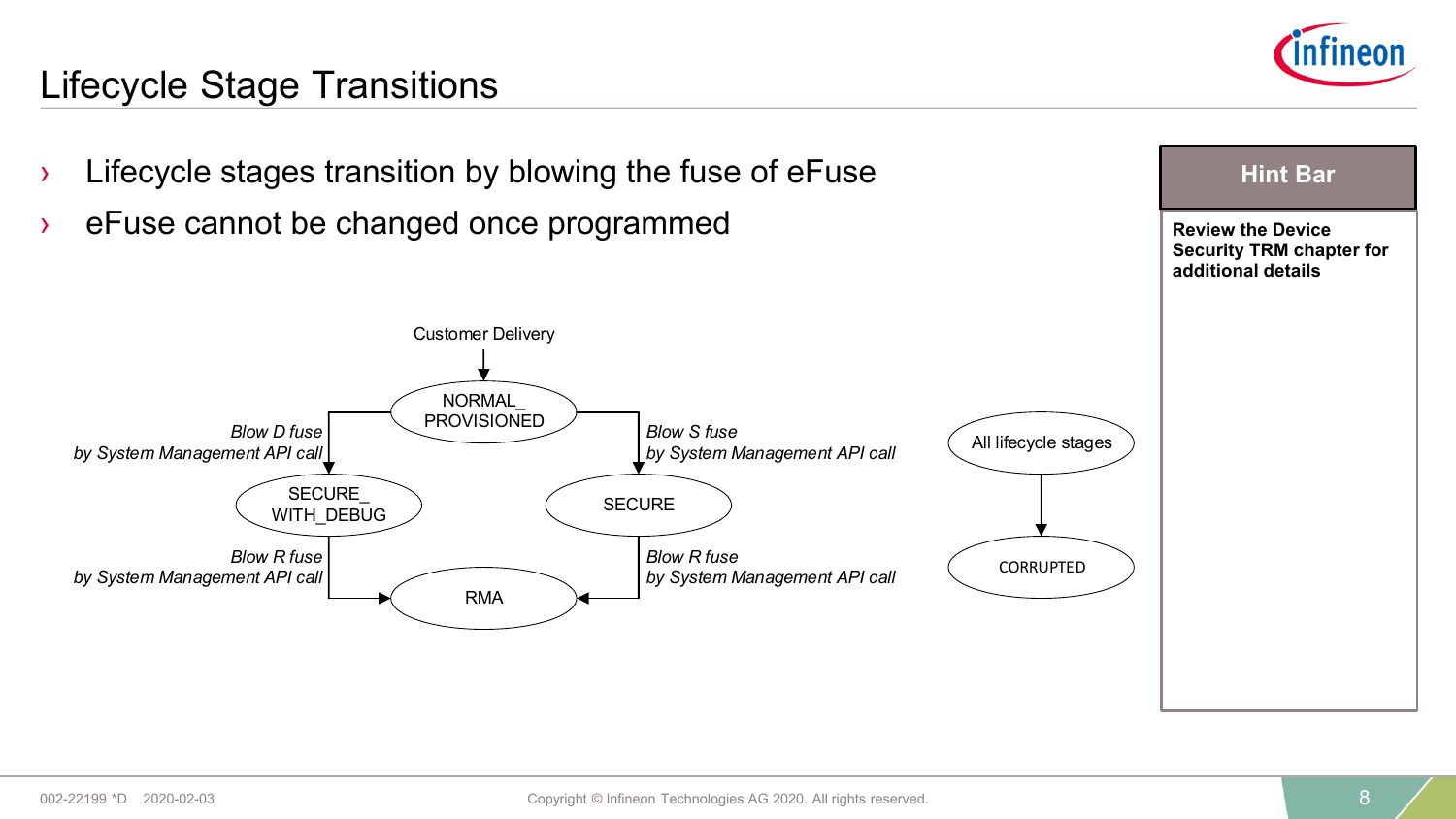

|                        |                                                                                                                                                                                                                                   | <b>Hint Bar</b>                                       |
|------------------------|-----------------------------------------------------------------------------------------------------------------------------------------------------------------------------------------------------------------------------------|-------------------------------------------------------|
| <b>Lifecycle Stage</b> | <b>Description</b>                                                                                                                                                                                                                | <b>Review the Device</b>                              |
| NORMAL PROVISIONED     | Customers receive parts in this lifecycle stage.                                                                                                                                                                                  | <b>Security TRM chapter for</b><br>additional details |
| <b>SECURE</b>          | This is the lifecycle stage of a secure device. Access restrictions in<br>SECURE mode are controlled by eFuse settings.                                                                                                           |                                                       |
| SECURE WITH DEBUG      | This is similar to the SECURE lifecycle stage, except with NORMAL<br>access restrictions applied to enable debugging, even if authentication<br>fails. Devices that are in this stage are only used by developers and<br>testers. |                                                       |
| <b>RMA</b>             | Devices can be brought into this stage so that Cypress can perform a<br>failure analysis.                                                                                                                                         |                                                       |
| <b>CORRUPTED</b>       | This stage is entered in case an error is detected when the boot<br>process tries to determine the current lifecycle stage.                                                                                                       |                                                       |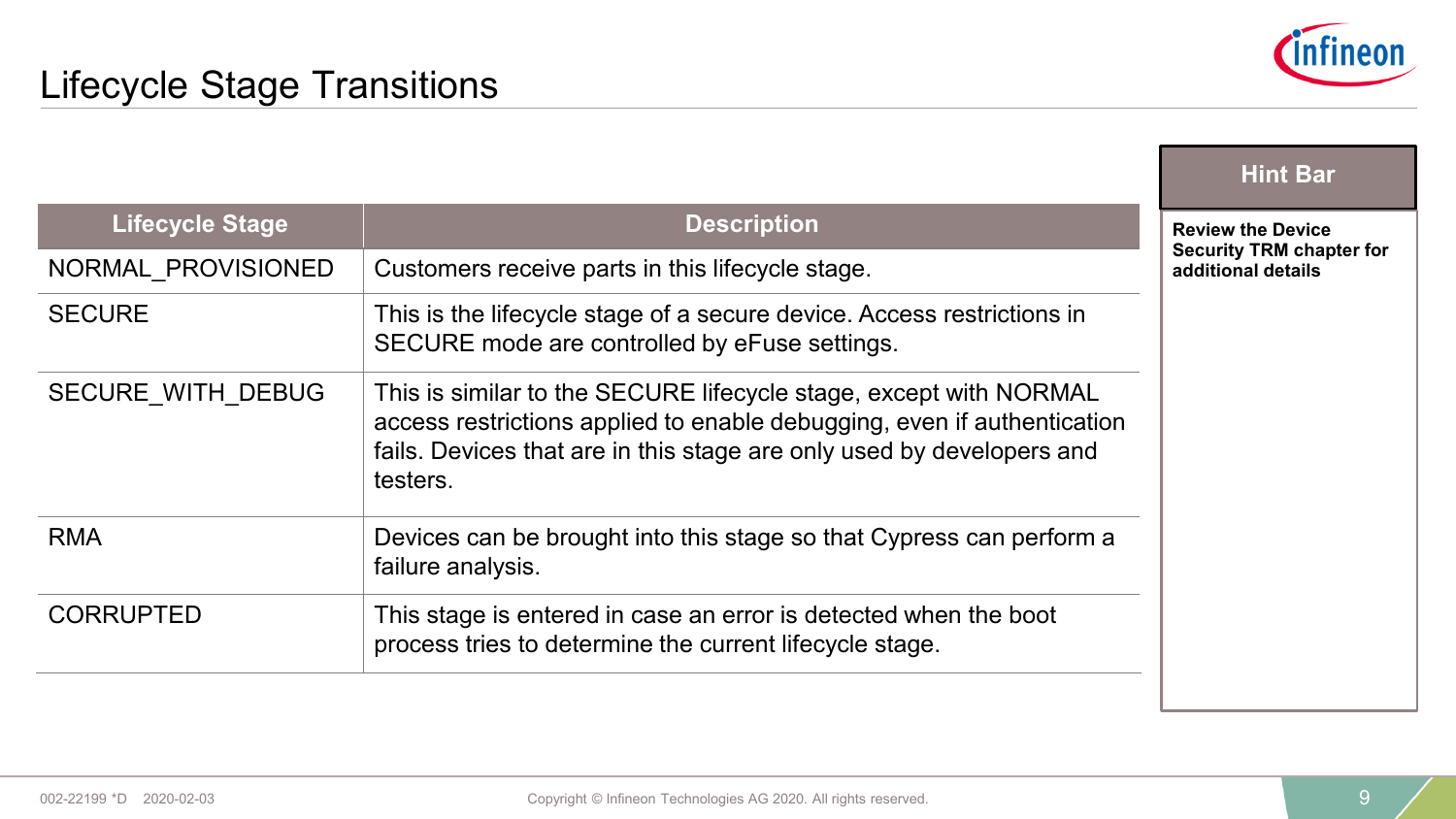

- **Overview** 
	- The MPU/SMPU/PPU restrict access to memory or peripheral address space
		- Internal attack protection
			- Prevents unauthorized code or bus masters from reading protection areas
		- External attack protection
			- Restricts access from unauthorized external equipment



#### **Hint Bar**

**Review the Device Security TRM chapter and the Program and Debug Interface TRM chapter for additional details**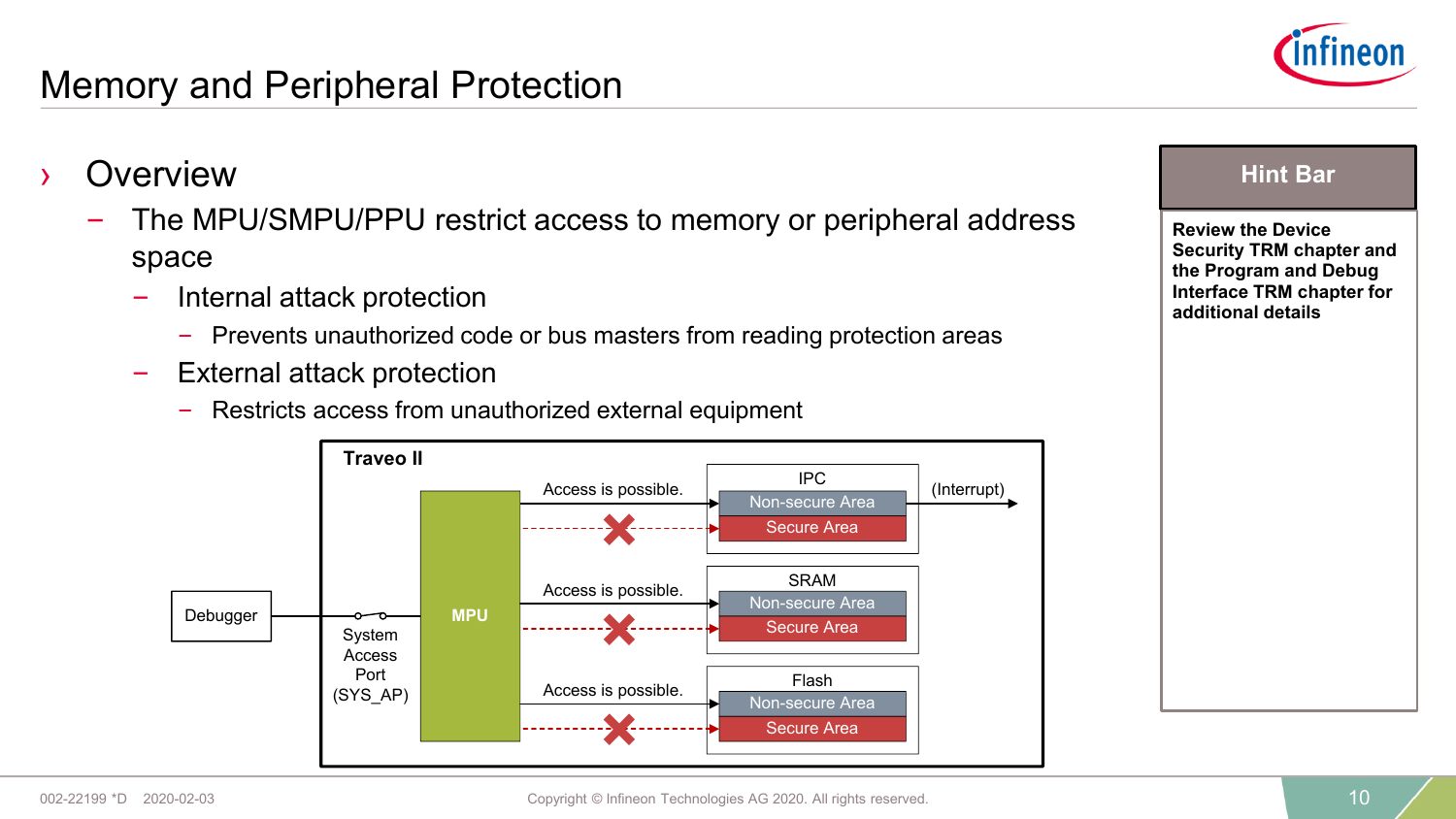

- Use Case
	- Allow debugger access to the CPU after password authentication
		- **Debugger sends the password to SRAM**
		- Generate a password authentication interrupt from the debugger
		- CM0+ executes password authentication
		- Allow access to the CPU after password authentication

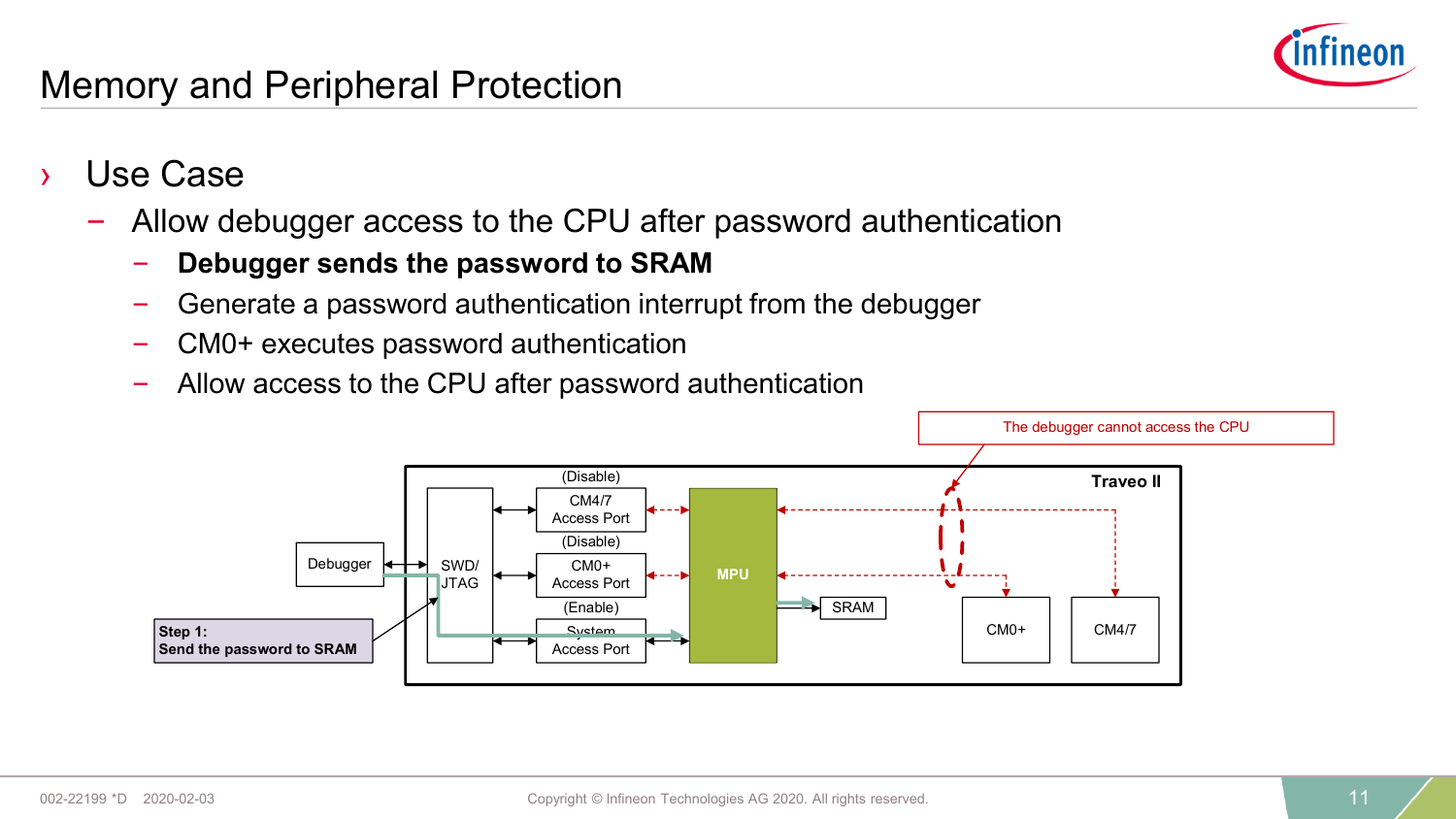

- Use Case
	- Allow debugger access to the CPU after password authentication
		- Debugger sends the password to SRAM
		- **Generate a password authentication interrupt from the debugger**
		- CM0+ executes password authentication
		- Allow access to the CPU after password authentication

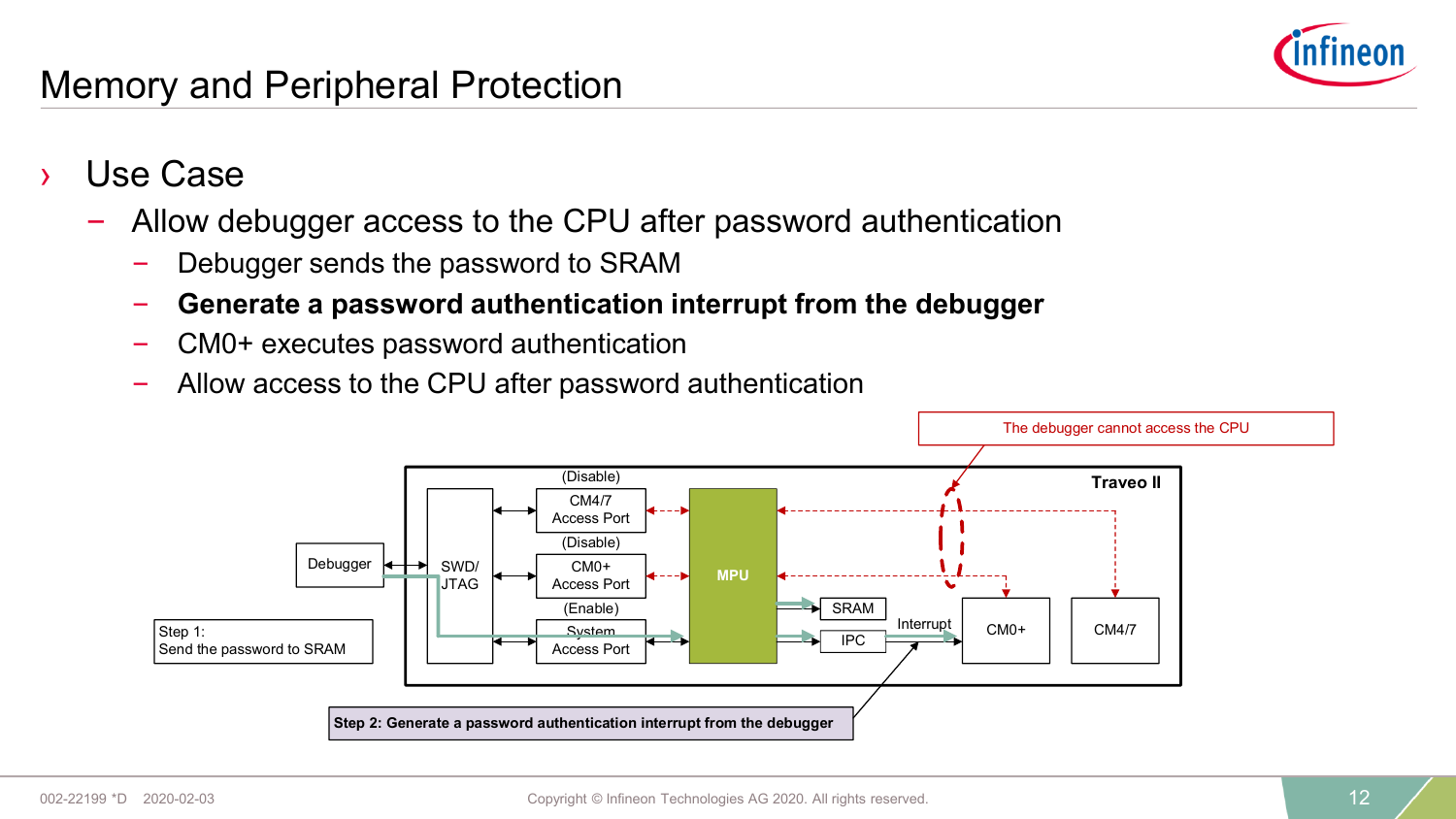- Use Case
	- Allow debugger access to the CPU after password authentication
		- Debugger sends the password to SRAM
		- Generate a password authentication interrupt from the debugger
		- **CM0+ executes password authentication**
		- Allow access to the CPU after password authentication

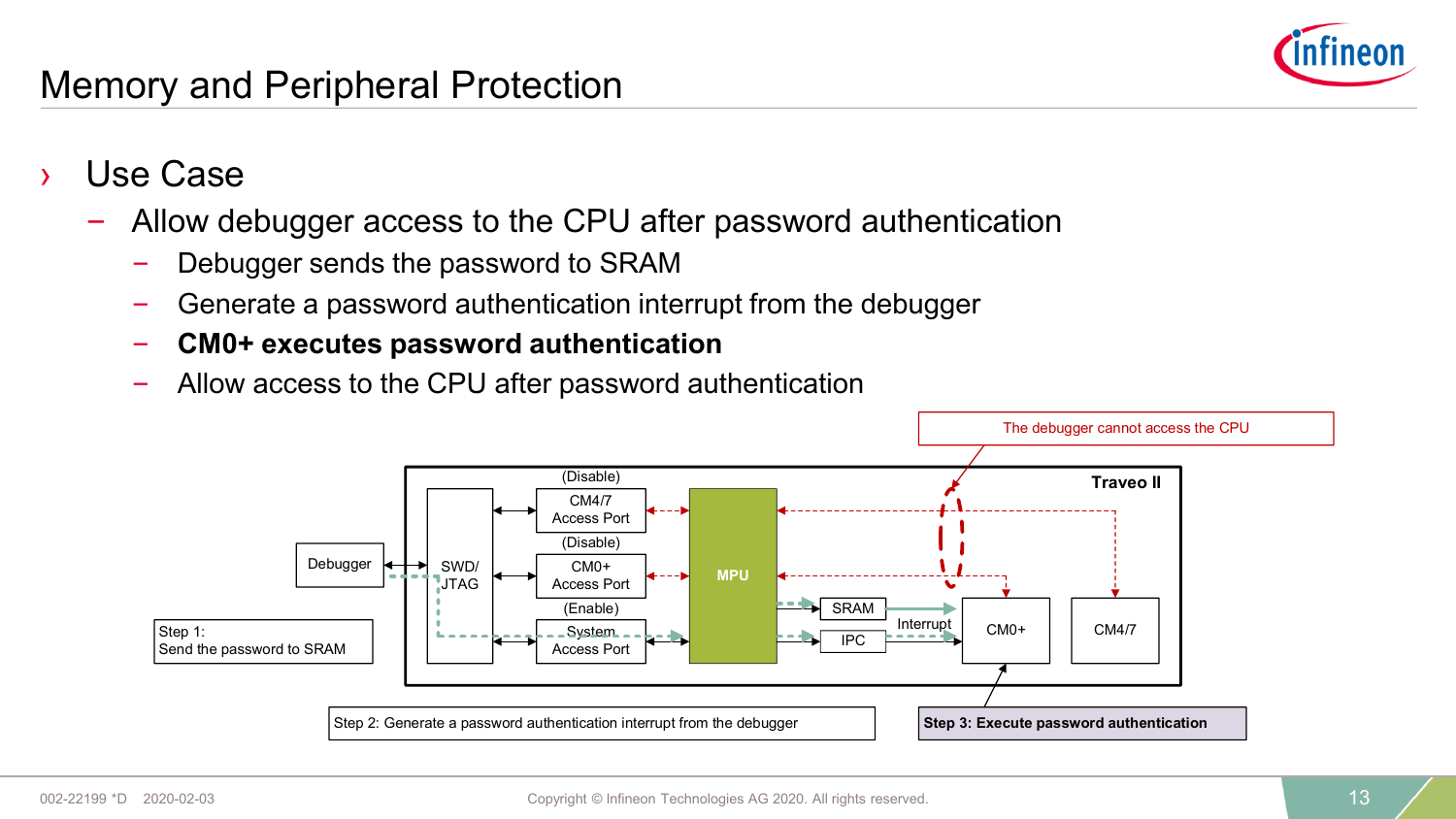

- Use Case
	- Allow debugger access to the CPU after password authentication
		- Debugger sends the password to SRAM
		- Generate a password authentication interrupt from the debugger
		- CM0+ executes password authentication
		- **Allow access to the CPU after password authentication**

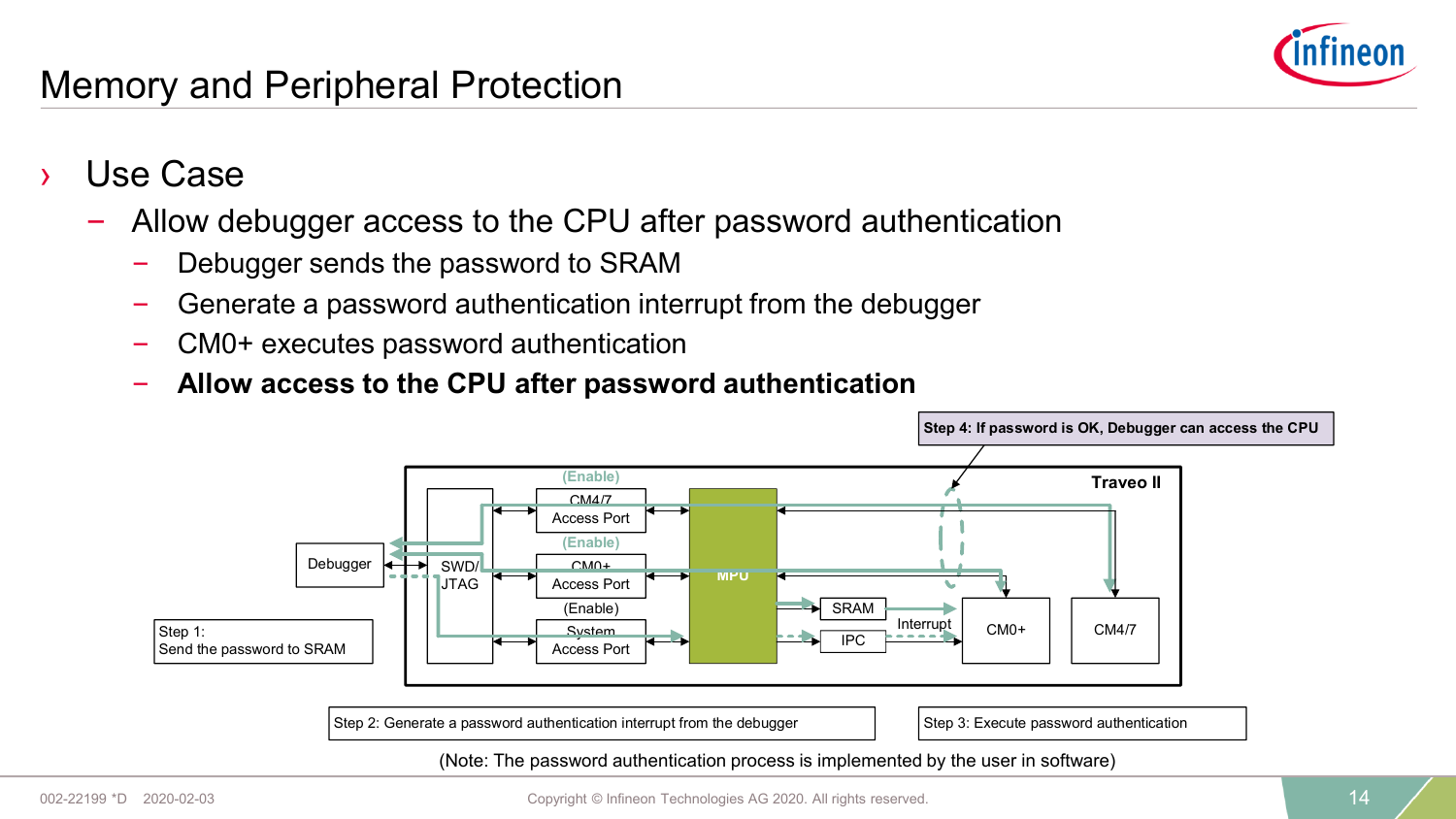### Flash Write and eFuse Read/Write Protection



#### **Overview**

- Traveo II has software protection units (SWPUs)<sup>1</sup> that support:
	- Permissions for flash writing and erasing
	- Permissions for eFuse reading and writing
- **Advantage** 
	- Prevents malicious or inadvertent modification of flash or eFuse
	- Prevents reading of eFuse protection data

#### **Hint Bar**

**Review the Device Security TRM chapter for additional details**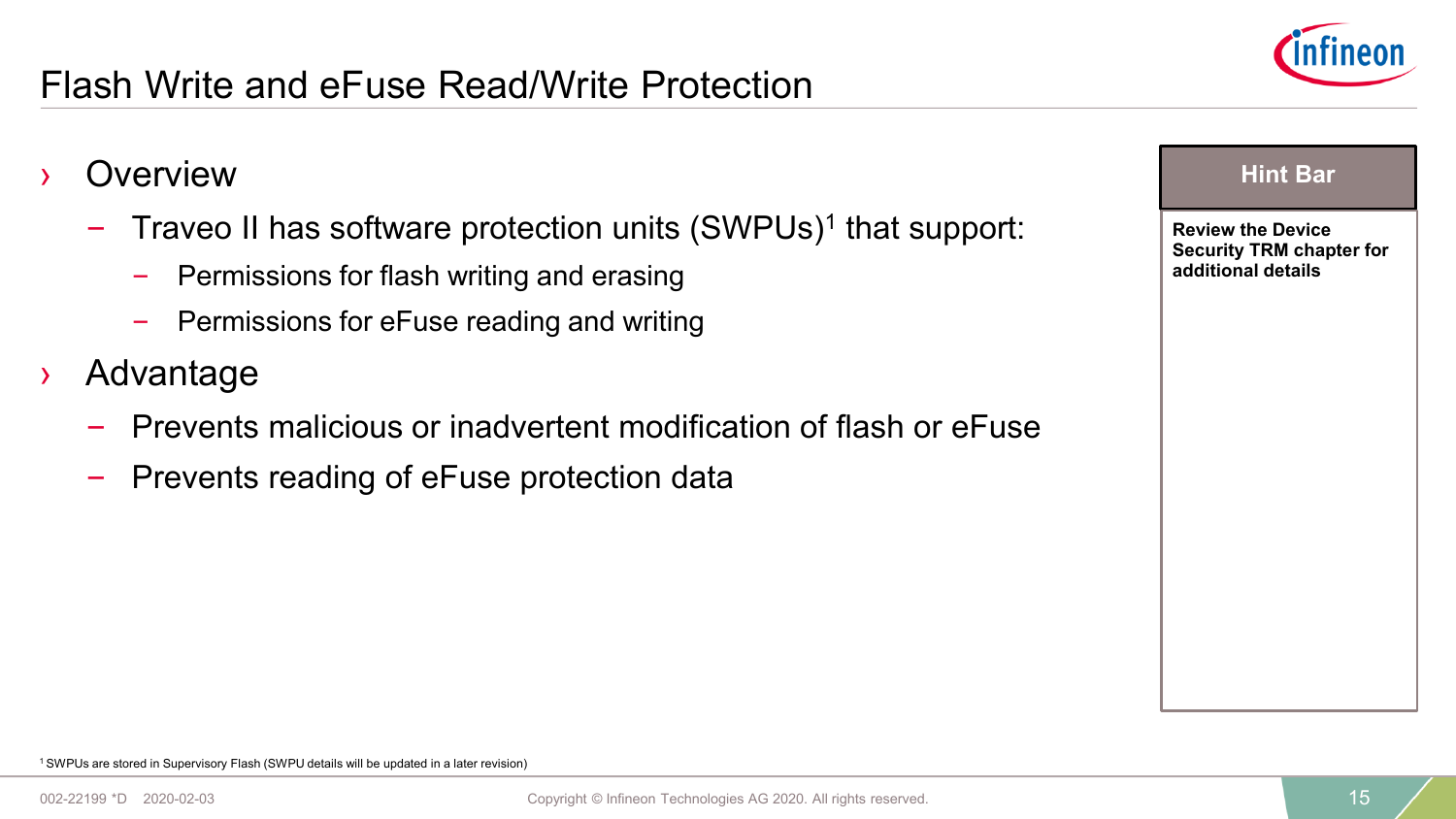

**Hint Bar** 

**Review the Cryptography Block TRM chapter for additional details**

#### Crypto Overview

- › Crypto provides hardware implementation and acceleration of cryptographic functions
- **Features** 
	- Cryptography function:
		- Symmetric key ciphers
		- Hashing
		- Asymmetric key ciphers
		- Pseudo-Random Number Generator (PRNG)
		- True Random Number Generator (TRNG)
		- Cyclic Redundancy Check (CRC)
	- Secure Hardware Extension (SHE)<sup>1</sup>
	- Hardware Security Module (HSM)<sup>1</sup>

<sup>&</sup>lt;sup>1</sup> The SHE and HSM solutions are provided by a third party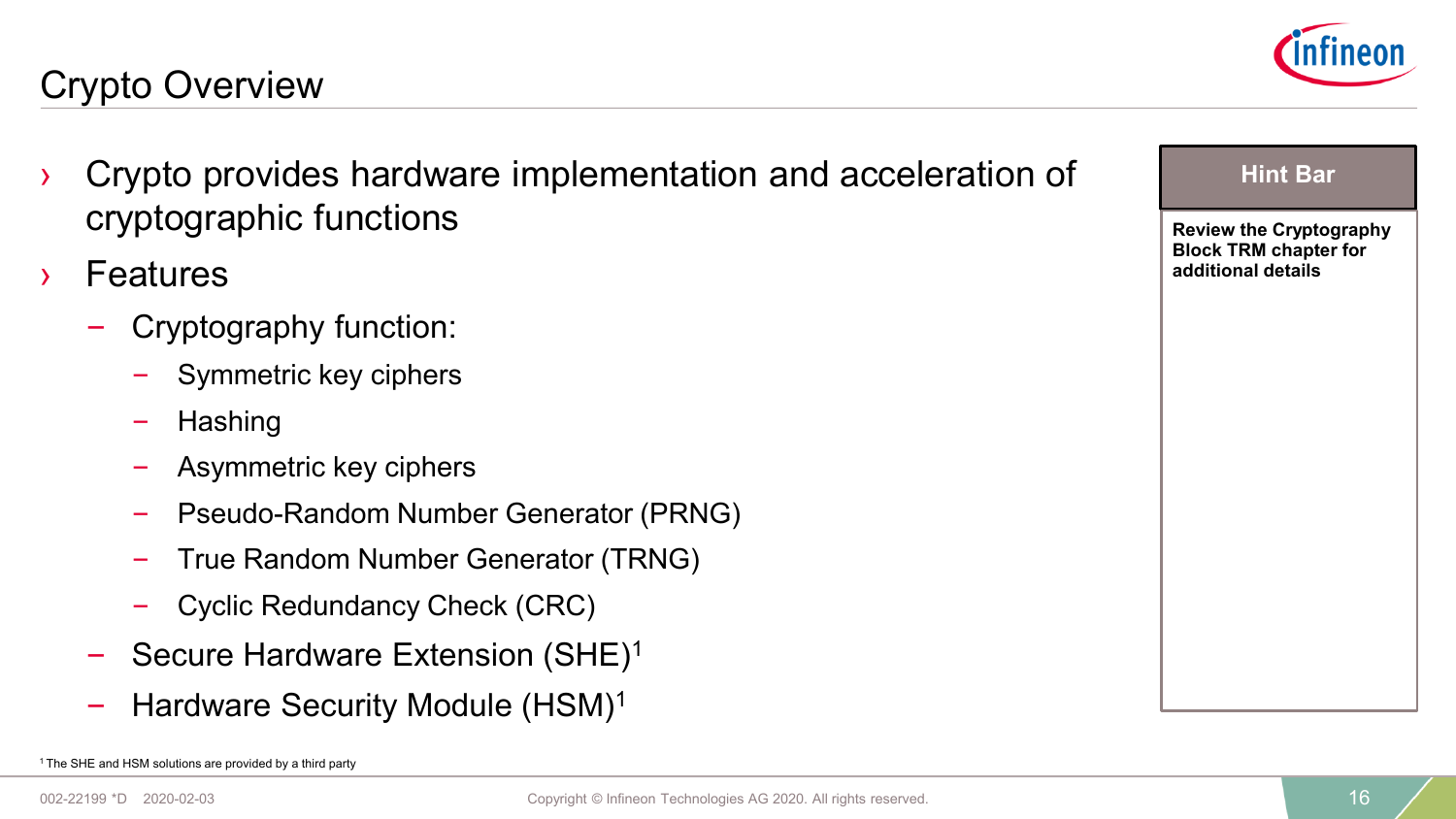

#### Crypto Block Diagram

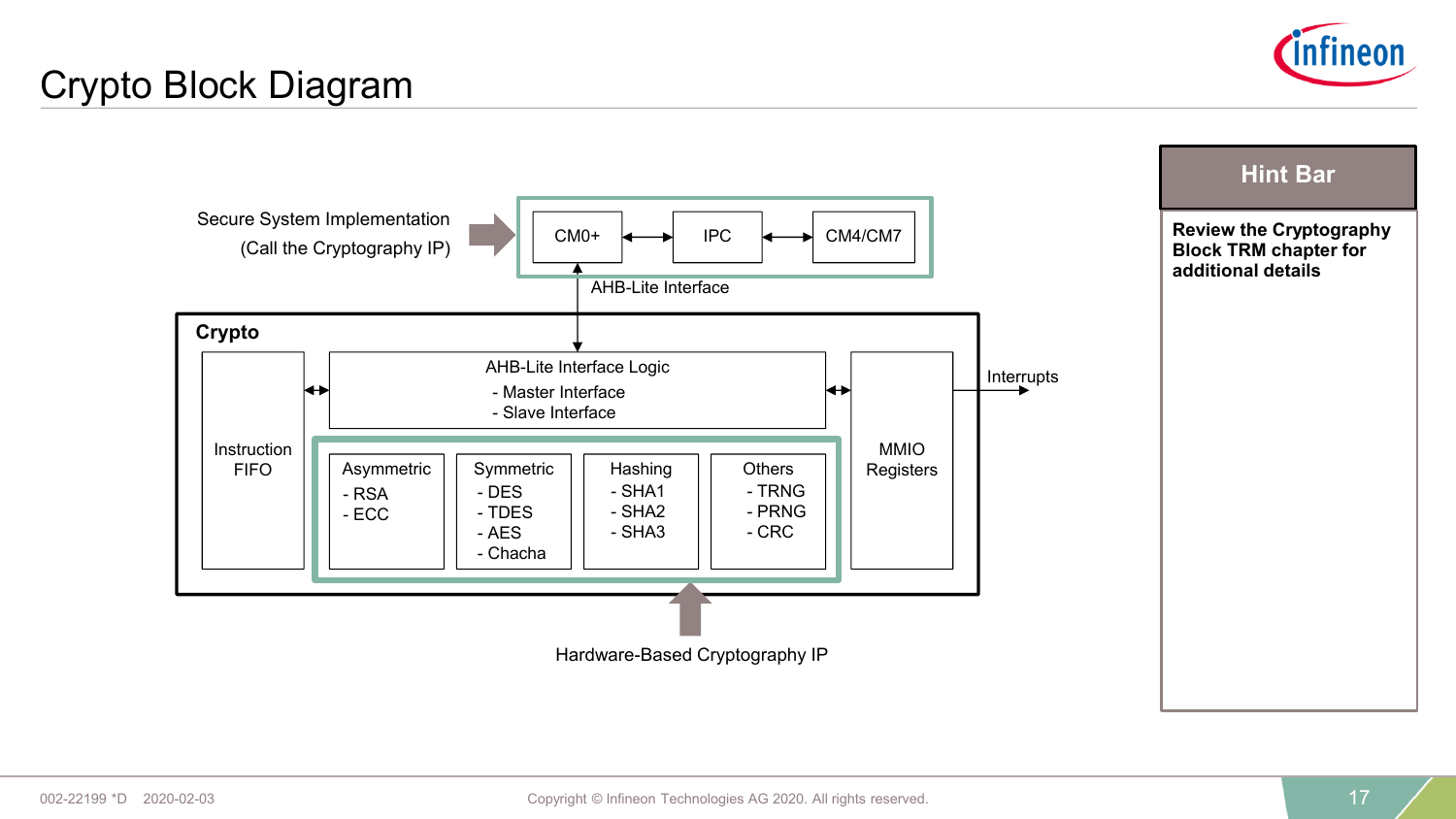

**Hint Bar** 

**Review the Cryptography Block TRM chapter for additional details**

#### Hardware-Based Cryptography IP

- Asymmetric key ciphers
	- RSA and ECC
- Symmetric key ciphers
	- TDES: 64-bit length using a 64-bit key
	- AES: 128-bit length and programmable key length (128/192/256-bit key)
	- Chacha20: 512 random-looking bits

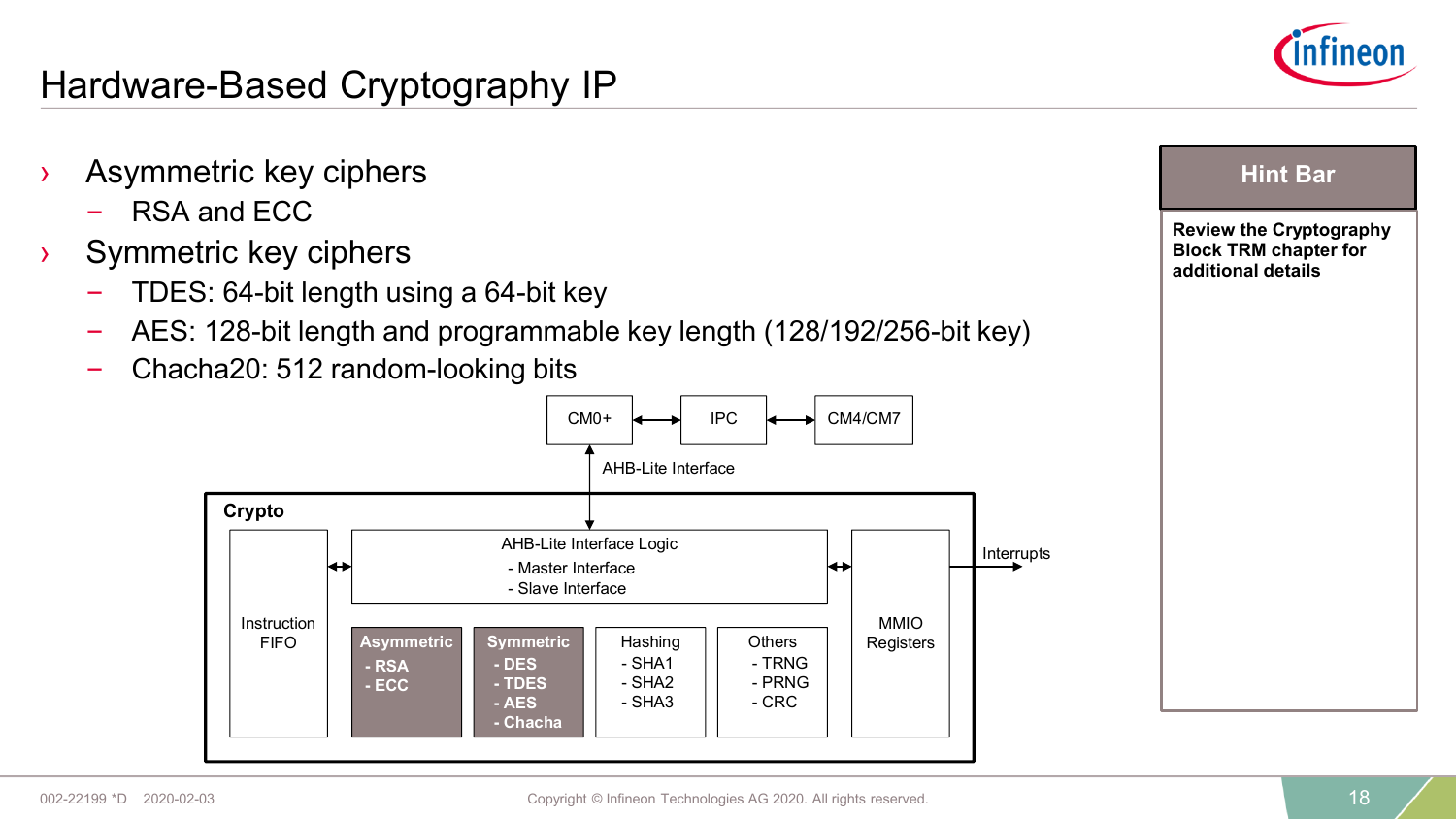

#### Hardware-Based Cryptography IP

› Hashing: SHA1, SHA2, and SHA3 hashes › PRNG: Generate in a fixed range using three LFSRs › TRNG: Generate using ring oscillators CRC: Programmable polynomial of up to 32 bits **Hint Bar Review the Cryptography Block TRM chapter for additional details** AHB-Lite Interface Logic AHB-Lite Interface MMIO **Registers** Interrupts Instruction FIFO - Master Interface - Slave Interface **Crypto**  $CMO+$   $\leftarrow$  IPC  $\leftarrow$  CM4/CM7 Asymmetric - RSA - ECC Symmetric - DES - TDES - AES - Chacha **Hashing - SHA1 - SHA2 - SHA3 Others - TRNG - PRNG - CRC**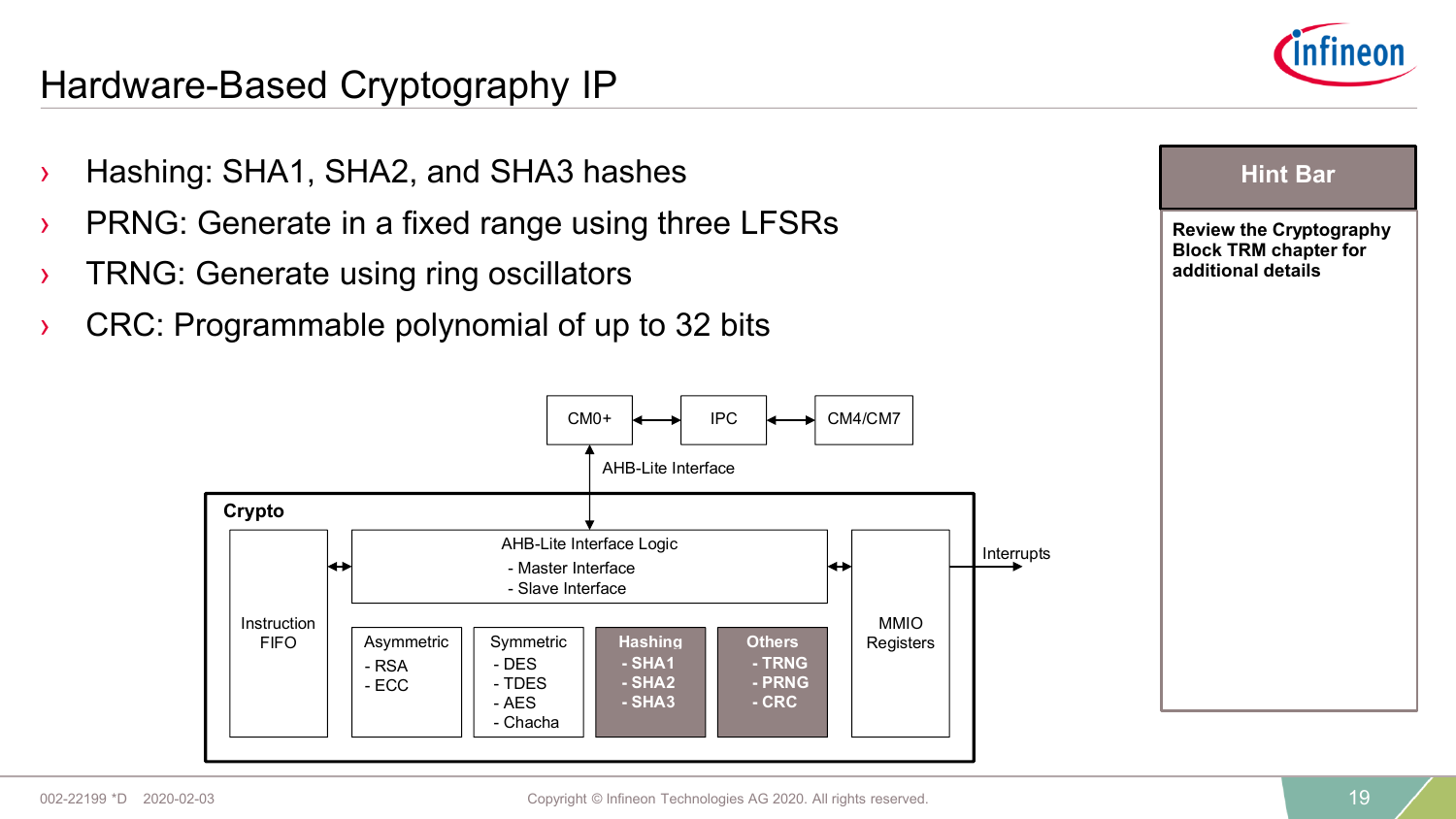#### Secure System Implementation



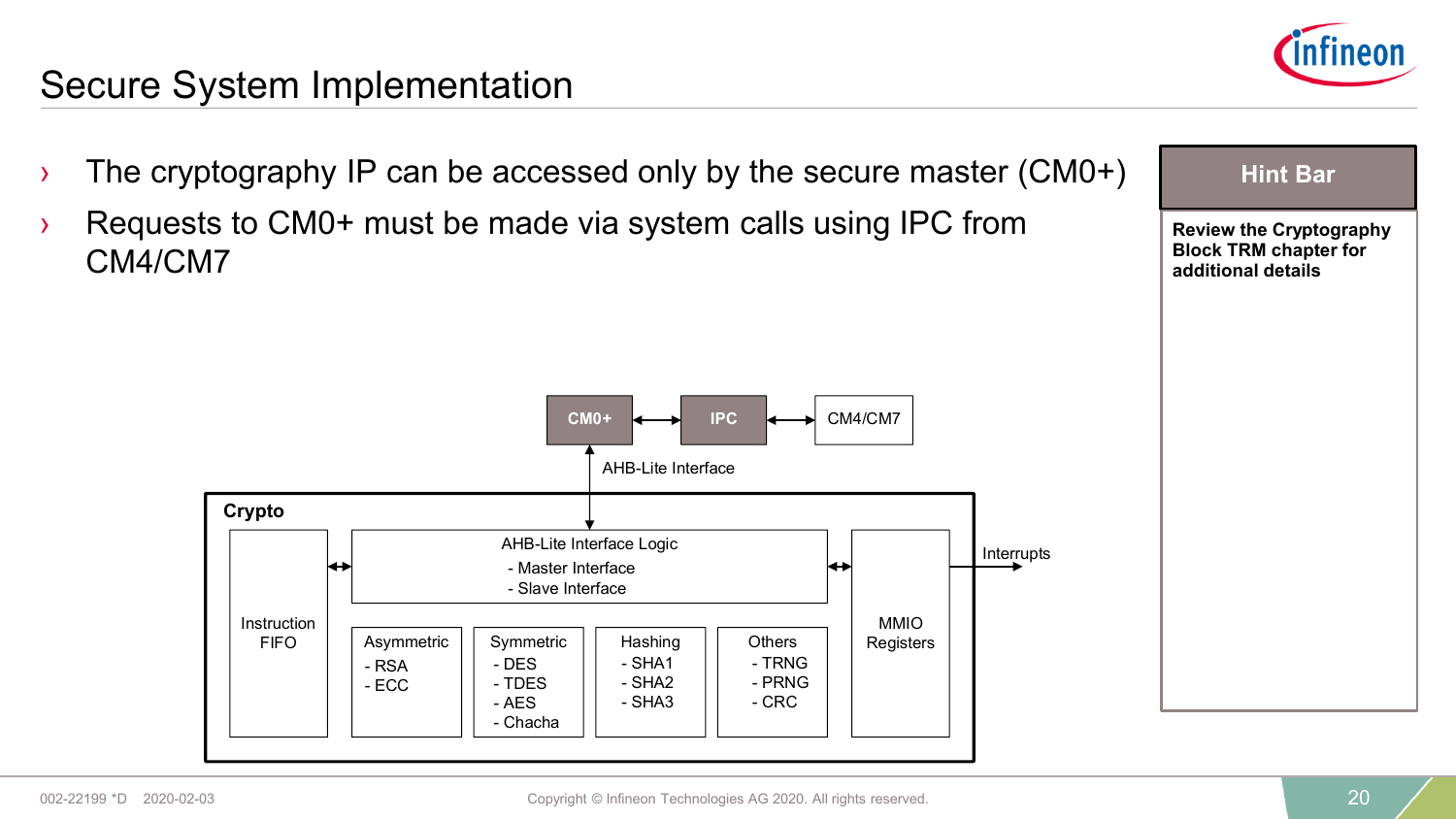

## Digital Signature Verification with Asymmetric Key Ciphers

- Use Case
	- Traveo II can support digital signatures by controlling the hardware IP with software
		- Step 1: Distribute the public key

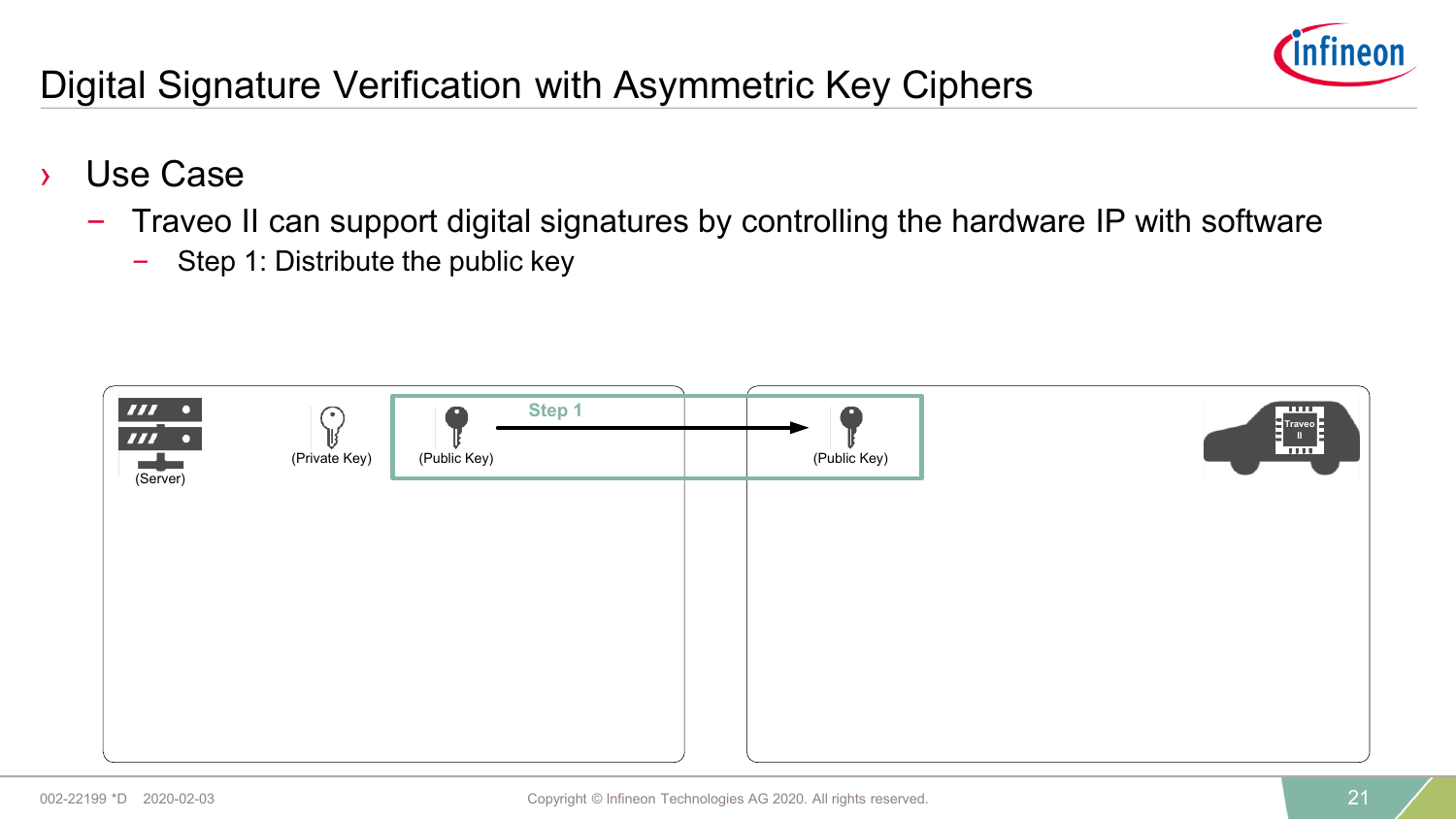

# Digital Signature Verification with Asymmetric Key Ciphers

- Use Case
	- Step 2:
		- First, using the hash function, calculate the hash value of the data.
		- Next, encrypt the hash value using the private key.
		- Finally, add the encrypted hash value as "signature" to the created data and send it.

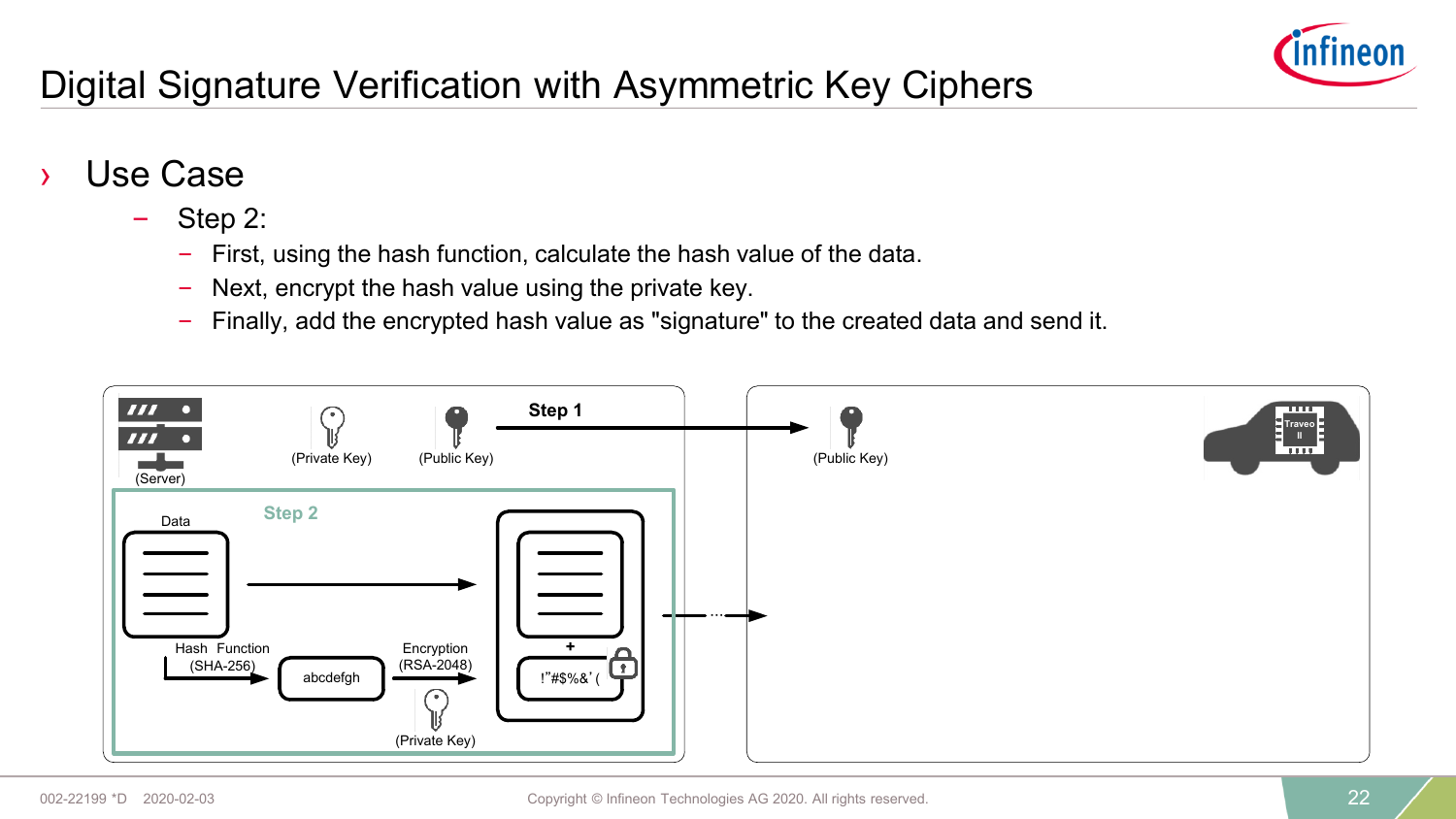

# Digital Signature Verification with Asymmetric Key Ciphers

- Use Case
	- Step 3:
		- First, decrypt the encrypted hash value using the public key.
		- Next, calculate the hash value of the received data using the same hash function as the sender.
		- Finally, compare the decrypted hash value with the calculated hash value. If they match, the data is correct.

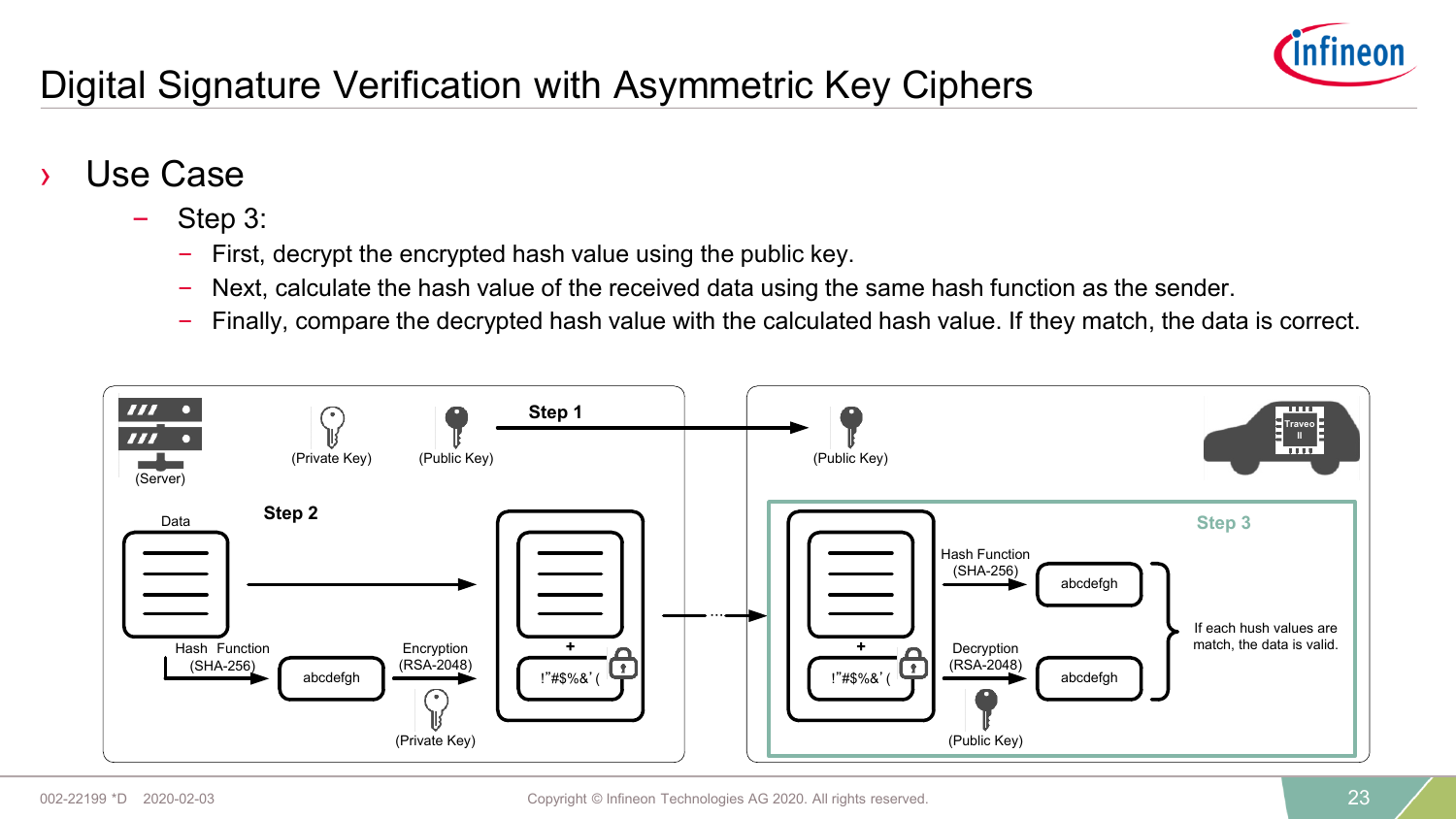

- Use Case
	- Random numbers and encryption are used to authenticate the CAN communication partner
		- Step 1: Master ECU transmits the generated random number



#### **Hint Bar**

**Review the Cryptography Block TRM chapter for additional details**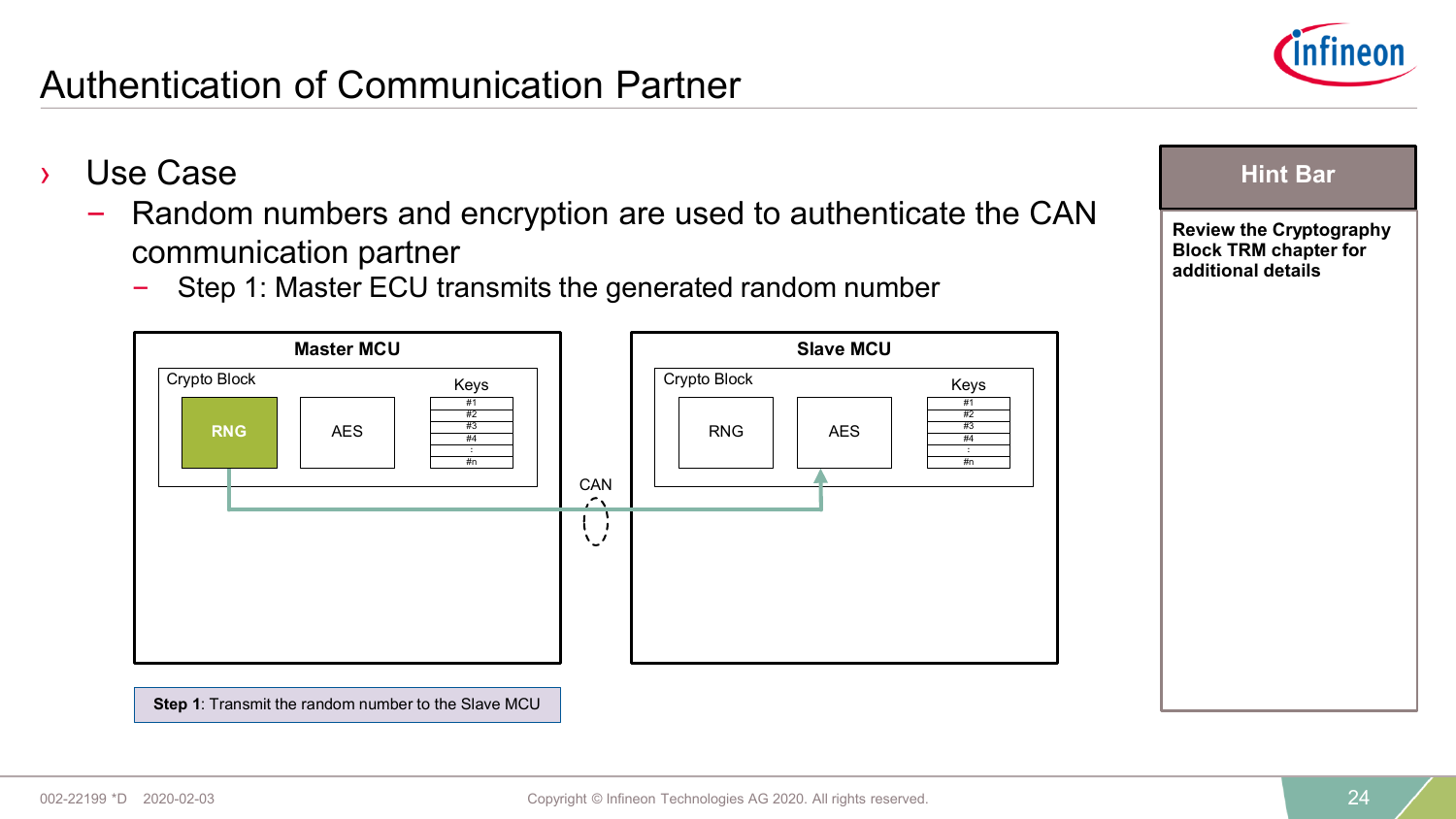

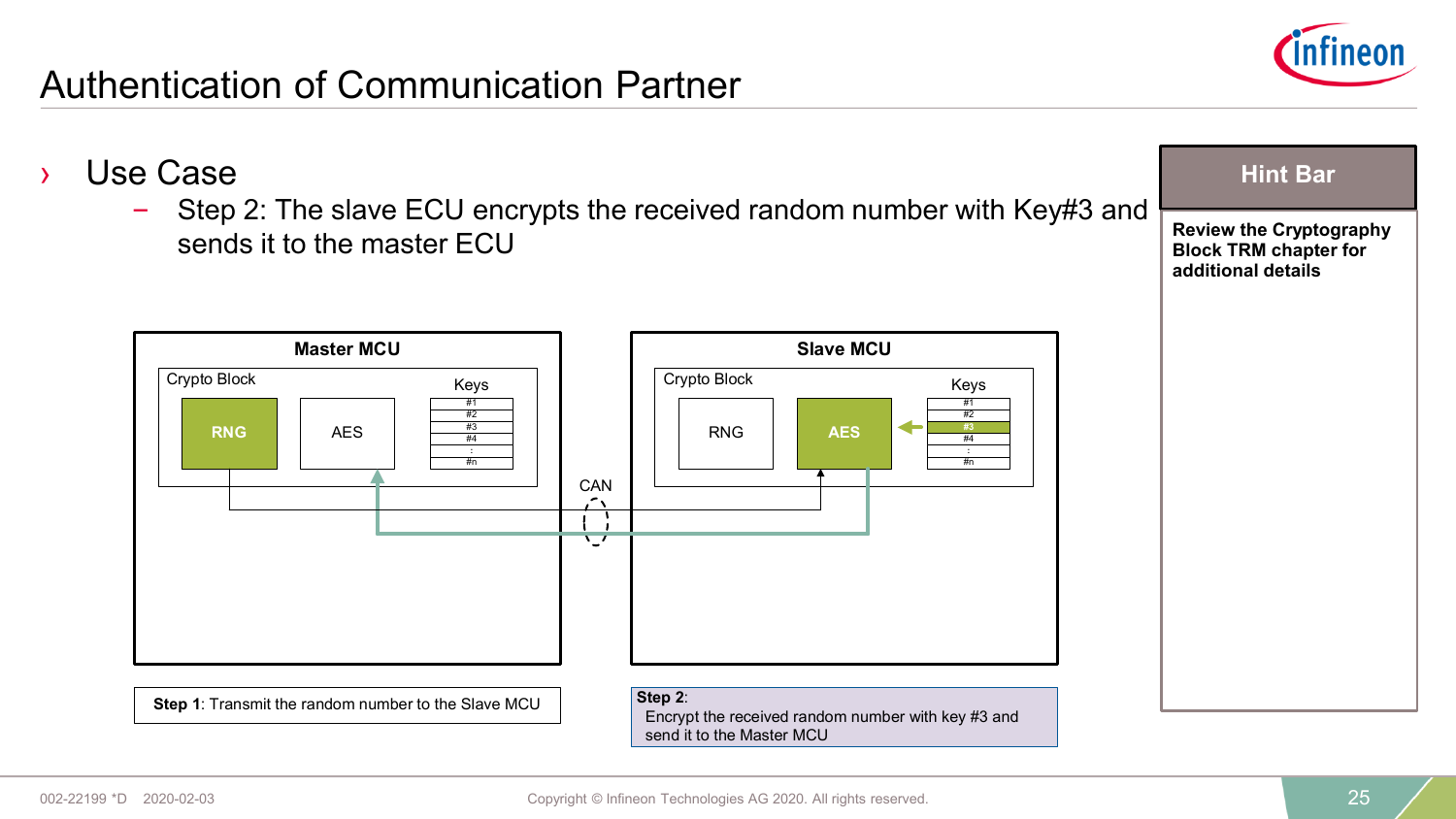

- › Use Case
	- Step 3: The master ECU decrypts the received encrypted data with Key#3



**Hint Bar**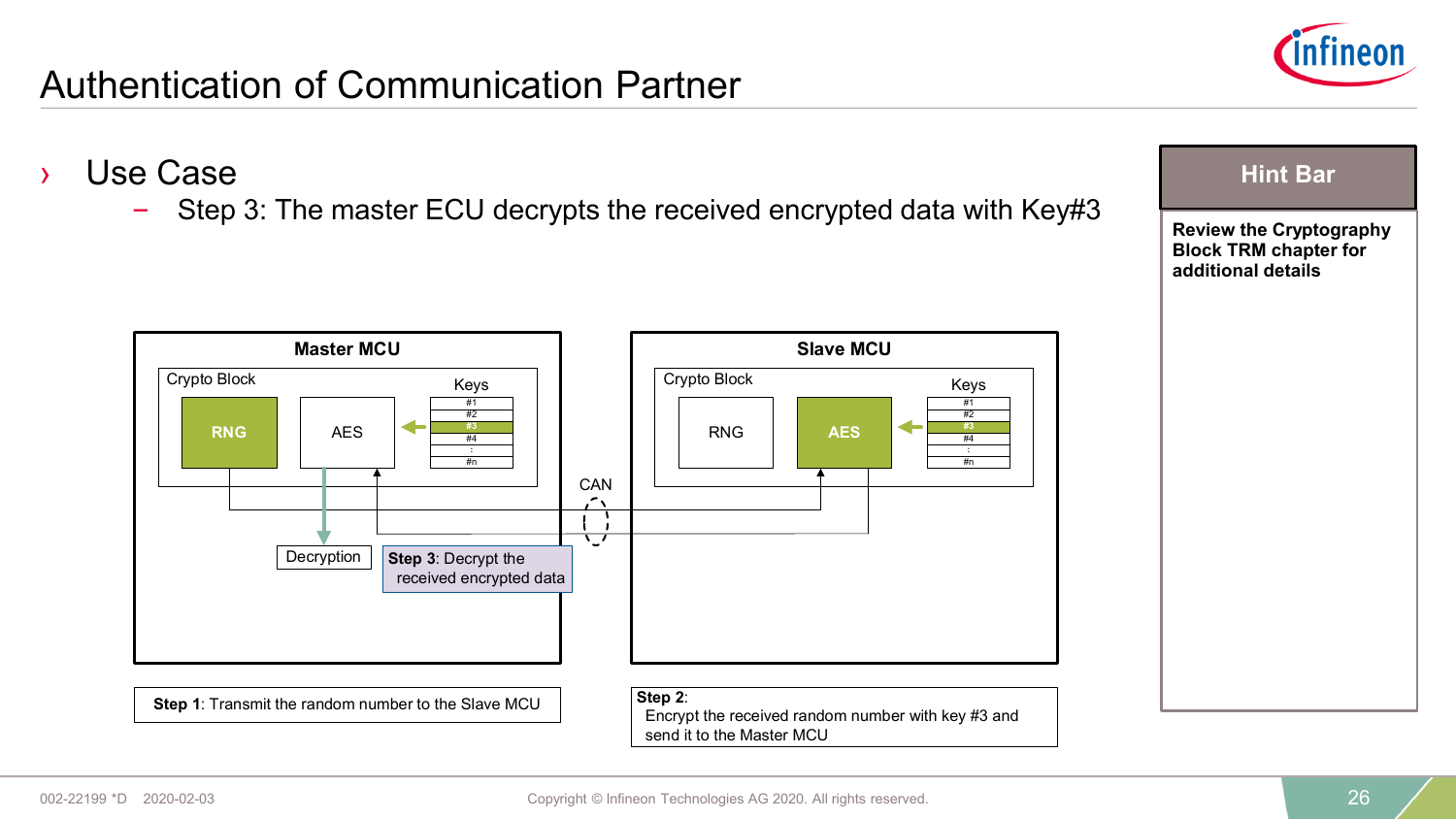



– Step 4: The master ECU checks whether the decrypted data and the transmitted RNG are the same, and authenticates the communication partner if they are the same



**Review Cryptography** 

**Hint Bar** 

**Block TRM chapter for additional details**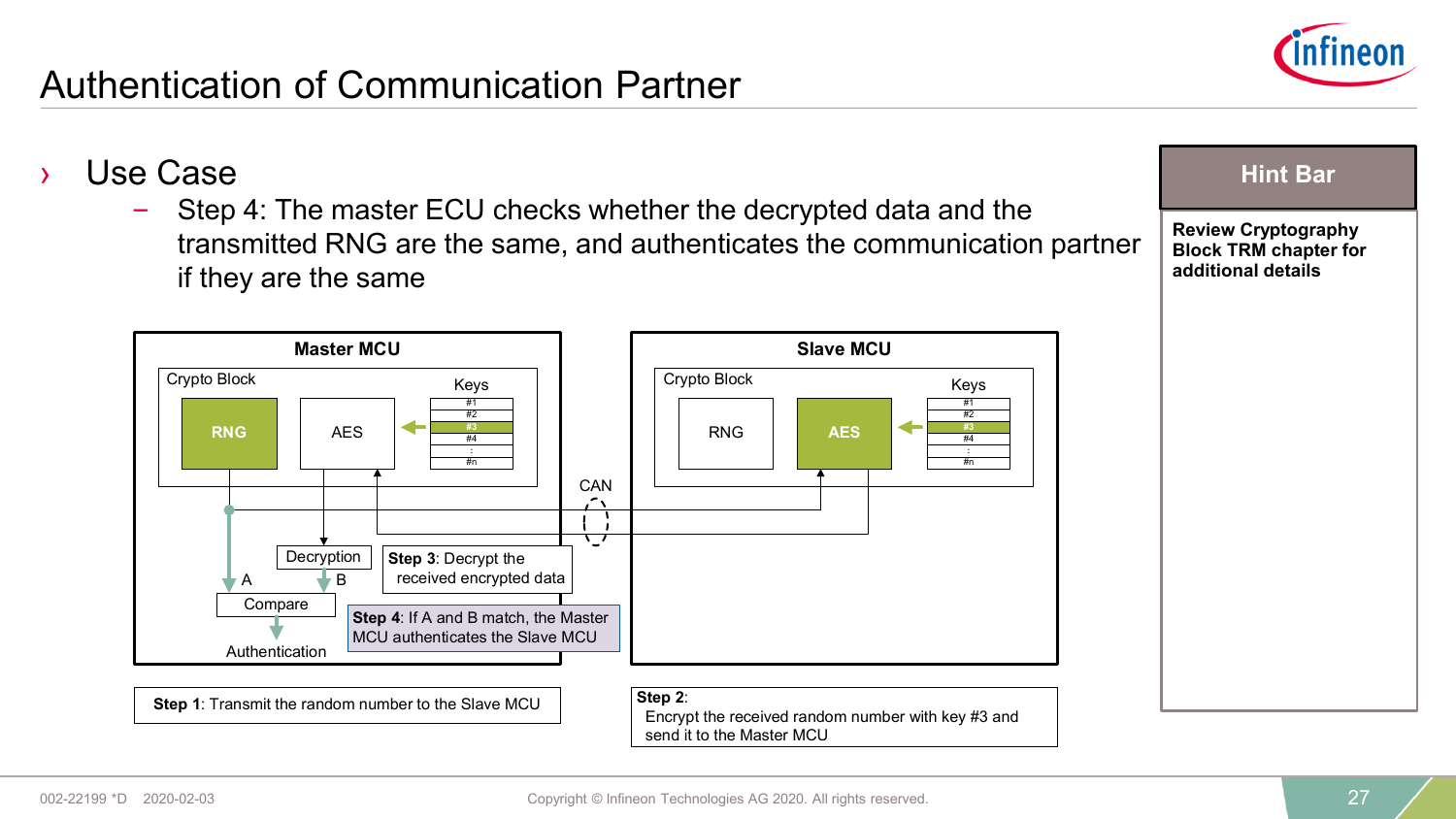

# Part of your life. Part of tomorrow.